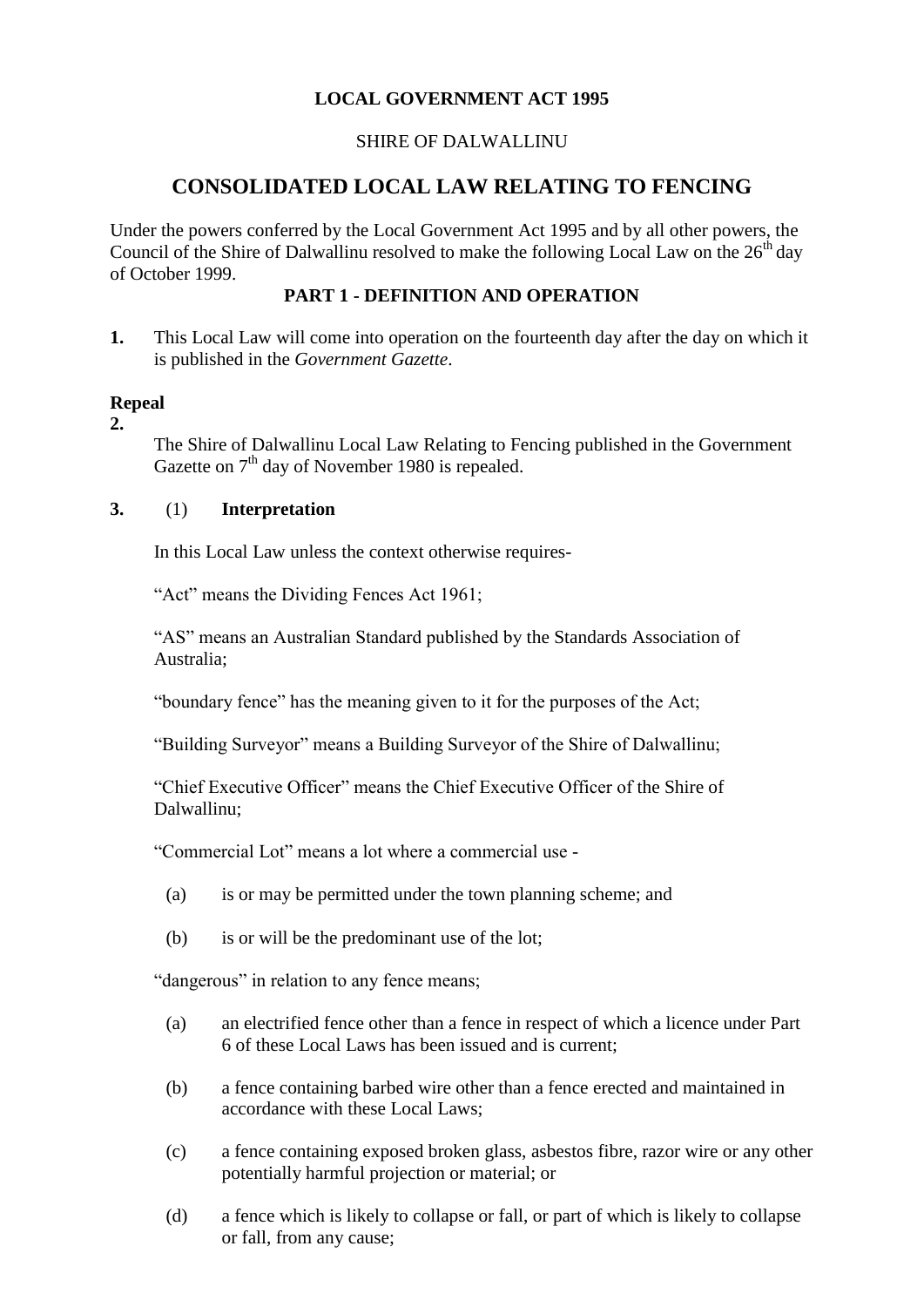"district" means the district of the Shire of Dalwallinu

"dividing fence: has the meaning given to it in and for the purposes of the Act;

"electrified fence" means a fence carrying or designed to carry and electric charge;

"fence" means any structure, including a retaining wall, used or functioning as a barrier, irrespective of where it is located and includes any gate;

"frontage" means the boundary line between a lot and the thoroughfare upon which the lot abuts:

"height" in relation to a fence means the vertical distance between"

- (a) the top of the fence at any point; and
- (b) the ground level or, where the ground levels on each side of the fence are not the same, the higher ground level, immediately below that point;

"Industrial Lot" means a lot where an industrial use -

- (a) is or may be permitted under the town planning scheme; and
- (b) is or will be the predominant use of the lot;

"lot" has the meaning given to it in and for the purposes of the Town Planning and Development Act 1928;

"notice of breach" means a notice referred to in clause 17(1);

"Residential Lot" means a lot where a residential use -

- (a) is or may be permitted under the town planning scheme; and
- (b) is or will be the predominant use of the lot;

"retaining wall" means any structure which prevent the movement of soil in order to allow ground levels of different elevations to exist adjacent to one another;

"Rural Lot" means a lot where a rural use -

- (a) is or may be permitted under the town planning scheme; and
- (b) is or will be the predominant use of the lot;

"Schedule" means a Schedule to these Local Laws;

"setback area" has the meaning given to it for the purposes of the town planning scheme;

"Special Rural Lot" means a lot where a special rural use -

(a) is or may be permitted under the town planning scheme; and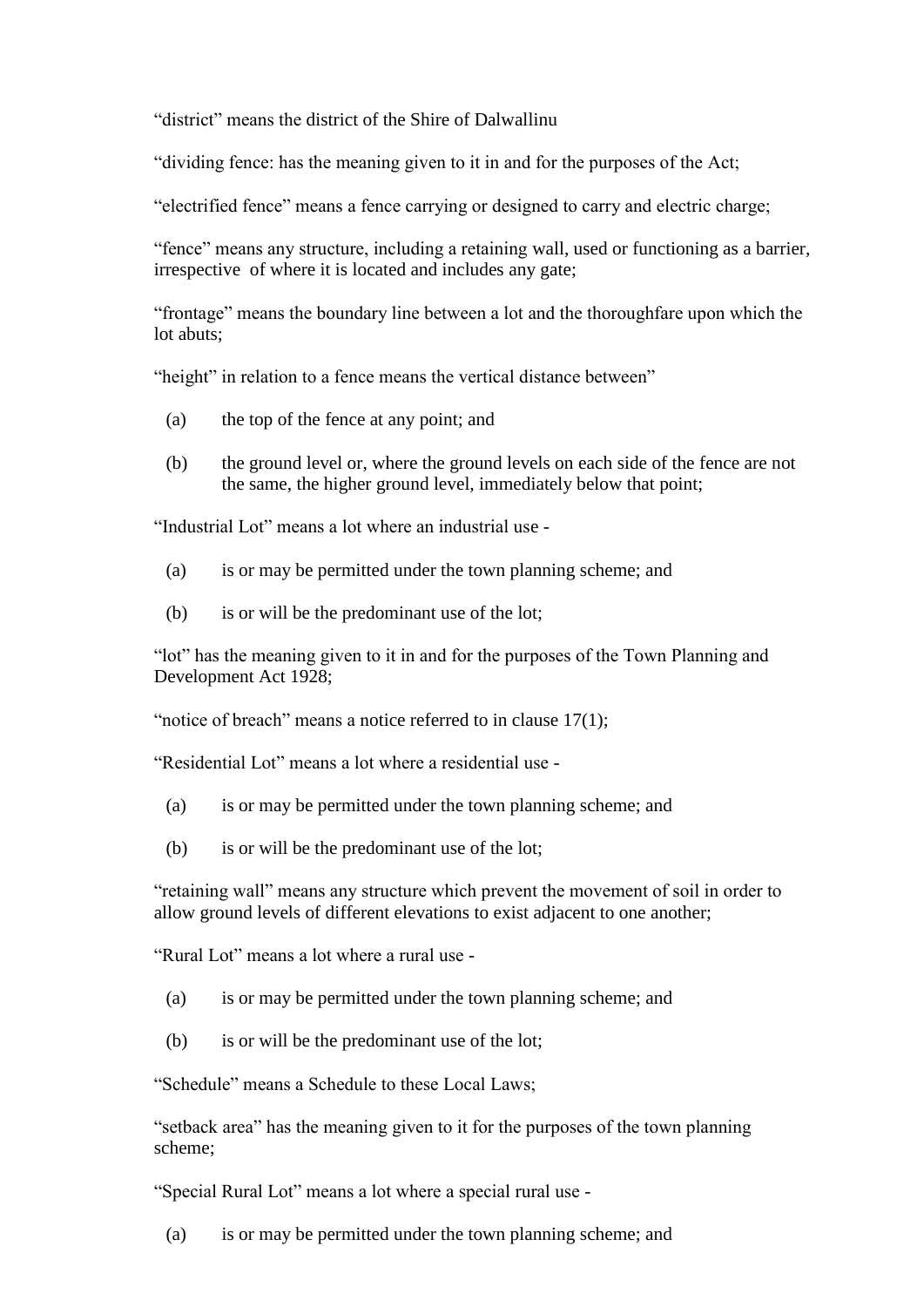(b) is or will be the predominant use of the lot;

"sufficient fence" means a fence described in clause 7; and

"town planning scheme" means a town planning scheme of the Shire of Dalwallinu made under the Town Planning and Development Act 1928.

#### **PART 2 - SUFFICIENT FENCES**

#### **Sufficient Fences**

- 4. (1) A person shall not erect a dividing fence or a boundary fence that is not a sufficient fence.
	- (2) Subject to sub-clauses (3) and (4), a sufficient fence-
		- (a) on a Residential Lot is a dividing fence or a boundary fence constructed and maintained in accordance with the specifications and requirements of the First Schedule;
		- (b) on a Commercial Lot and on an Industrial Lot is a dividing fence or a boundary fence constructed and maintained in accordance with the specifications and requirements of the Second Schedule;
		- (c) on a Rural Lot and on a Special Rural Lot is a dividing fence or a boundary fence constructed and maintained in accordance with the specifications and requirements of the Third Schedule;
	- (3) Where a fence is erected on or near the boundary between-
		- (a) a Residential Lot and an Industrial Lot, a sufficient fence is a dividing fence constructed and maintained in accordance with the specifications and requirements of the First Schedule;
		- (b) a Residential Lot and a Commercial Lot, a sufficient fence is a dividing fence constructed and maintained in accordance with the specifications and requirements of the Second Schedule;
		- (c) a Residential Lot and a Rural Lot, a sufficient fence is a dividing fence constructed and maintained in accordance with the specifications and requirements of the Third Schedule;
		- (d) a Residential Lot and a Special Rural Lot, a sufficient fence is a dividing fence constructed and maintained in accordance with the specifications and requirements of the First Schedule; and
		- (e) a Special Rural Lot and a Rural Lot, a sufficient fence is a dividing fence constructed and maintained in accordance with the specifications and requirements of the Third Schedule;
	- (4) Unless the Building Surveyor specifies otherwise, a sufficient fence on a boundary between lots other than those specified in subclause (3) is a dividing fence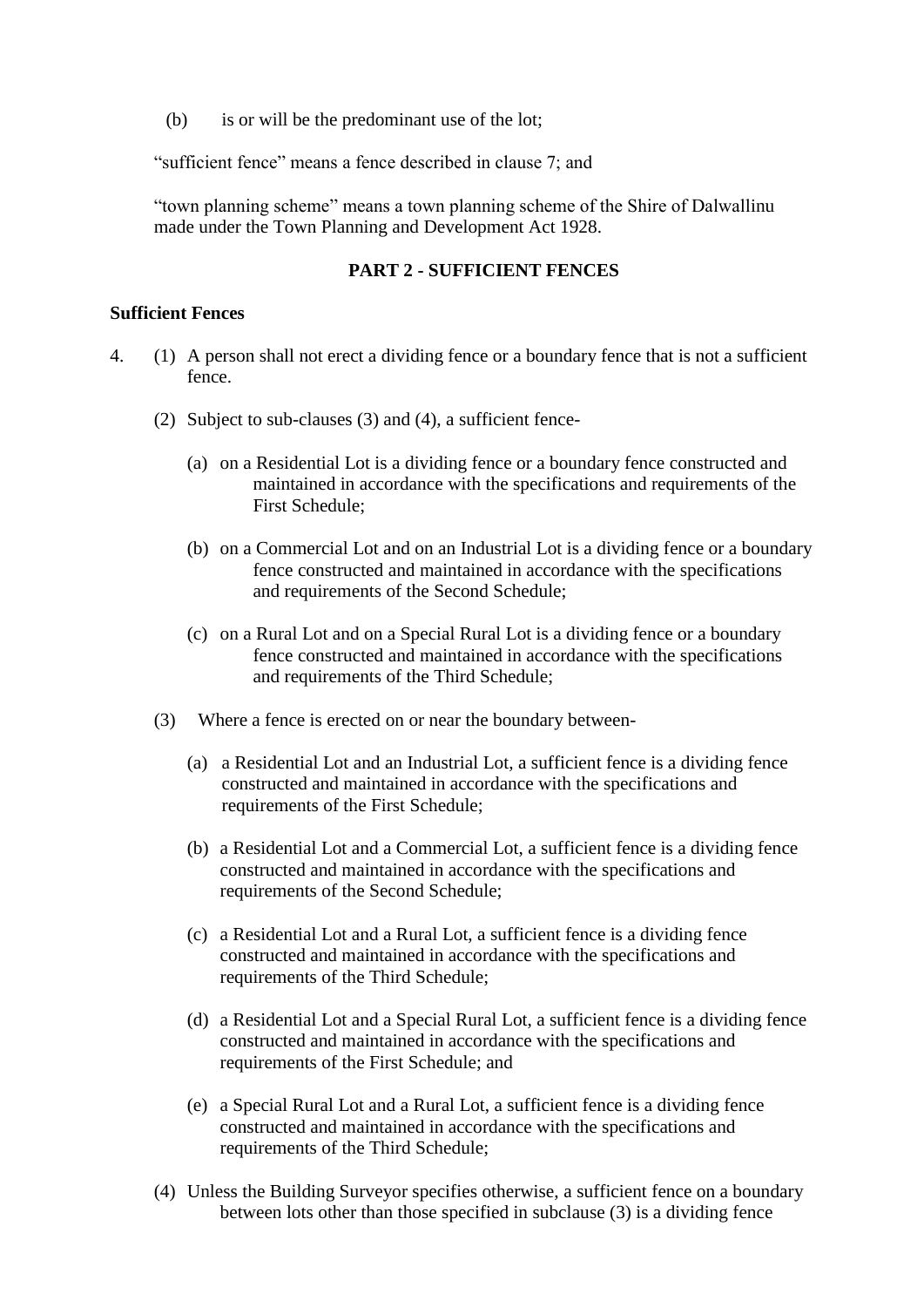constructed in accordance with the specifications and requirements of the Second Schedule;

- (5) Notwithstanding any other provisions in these Local Laws, a fence constructed of stone or concrete shall be a sufficient fence only if it is designed by a structural engineer where-
	- (a) it is greater than 1800mm in height; or
	- (b) the Building Surveyor so requires.

### **PART 3 - GENERAL**

### **Dividing Fences**

- 5. (1) In determining an application for a building licence in respect of a fence, the Building Surveyor may approve the erection of a fence of a height greater than 750mm in the front setback area of a Residential Lot only if the fence on each side of the driveway into the Lot across the front boundary is to be angled into the Lot for a distance of not less than 1500mm along the frontage to a distance of not less than 1500mm from the frontage in order to provide appropriate splayed lines of vision for a motorist using the driveway for access to a thoroughfare.
	- (2) The provision of sub-clause (1) shall not apply to a fence-
		- (a) of open construction that does not obscure the lines of vision of a motorist using the driveway for access to a thoroughfare; or
		- (b) that does not adjoin a footpath.

### **Fences Within Front Setback Areas**

6. A person shall not, without the written consent of the Building Surveyor erect, or repair a freestanding fence constructed of corrugated fibre reinforced cement sheeting within the front set-back area of a lot within the district.

### **Fences on a Rural Lot**

7. A person shall not without the written consent of the Building Surveyor, erect a fence on a Rural Lot, within 7.5 m of a thoroughfare of a height exceeding 1500mm.

#### **Maintenance of Fences**

8. An owner and occupier of a lot on which a fence is erected shall maintain the fence in good condition and so as to prevent it from becoming dangerous, dilapidated, unsightly or prejudicial to the amenity of the locality.

### **General Discretion of the Local Government**

9. (1) A person shall construct a fence on a Residential Lot, a Commercial Lot or an Industrial Lot from only brick, stone, concrete, wrought iron, tubular steel framed, link mesh, timber, plastic coated or galvanised link mesh, corrugated fibre reinforced cement sheeting, colour bonded metal or a material approved by the Building Surveyor.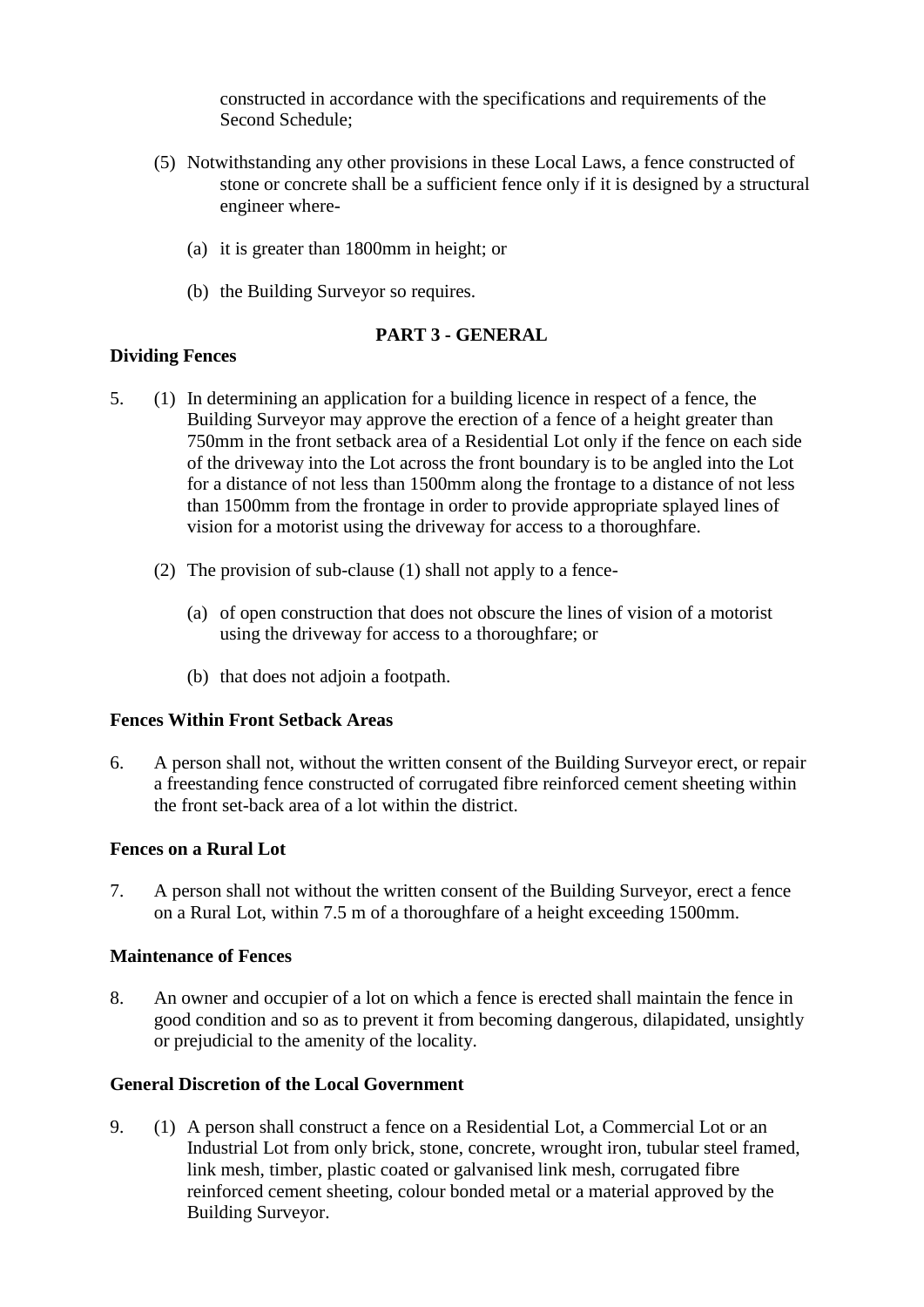(2) Where the Building Surveyor approves the use of pre-used materials in the construction of a fence under subclause (1), that approval shall be conditional on the applicant for approval painting or treating the pre-used material as directed by the Building Surveyor.

### **Barbed Wire and Broken Glass Fences**

- 10. (1) This clause does not apply to a fence constructed wholly or partly of razor wire.
	- (2) An owner or occupier of a Residential Lot or a Commercial Lot shall not erect or affix to or allow to remain on or as part of any fence on such a lot any barbed wire or other material with spiked or jagged projections, unless prior written approval of the Building Surveyor has been obtained.
	- (3) An owner or occupier of an Industrial Lot shall not erect or affix or allow to remain as part of any fence bounding that Lot any barbed wire or other materials with spiked or jagged projections unless the wire or materials are carried on posts bent back into the lot from the boundary at an angle of 45 degrees, and unless the bottom row of wire or other materials is set back 150mm from the face of the fence and is not nearer than 2000mm from the ground level.
	- (4) An owner or occupier of a lot shall not affix or allow to remain as part of any fence or wall, whether internal or external, on that lot any broken glass.
	- (5) An owner or occupier of a Rural Lot shall not place or affix barbed wire upon a fence on that Lot where the fence is adjacent to a thoroughfare or other public place unless the barbed wire is fixed to the side of the fence posts furthest from the thoroughfare or other public place.

### **PART 5 - TENNIS COURT FENCING AND FLOODLIGHTING**

- 11. (1) This clause does not apply to a Rural Lot.
	- (2) A person shall not erect or repair a fence around or partly around a tennis court on a lot unless-
		- (a) the fence is not more than 3600mm in height;
		- (b) the whole of the fence is at least 900mm from the boundary between the lot on which the tennis court is located and the adjoining lot or if it is less than 900mm, the owner of the adjoining lot has first been given the opportunity to make submissions to the local government on the location of the fence;
		- (c) the corner posts are at least 50mm nominal bore galvanised 3.6mm gauge pipe set into 750mm x 230mm diameter concrete bases;
		- (d) the intermediate fence posts are of not less than 40mm nominal bore galvanised 3.2mm gauge pipe set into 600mm x 230mm diameter concrete bases and are not more than 3000mm apart;
		- (e) corner stays are at least 40mm nominal bore galvanised 3.2 mm gauge pipe concreted into the ground and secured to corner posts by clamp on fittings;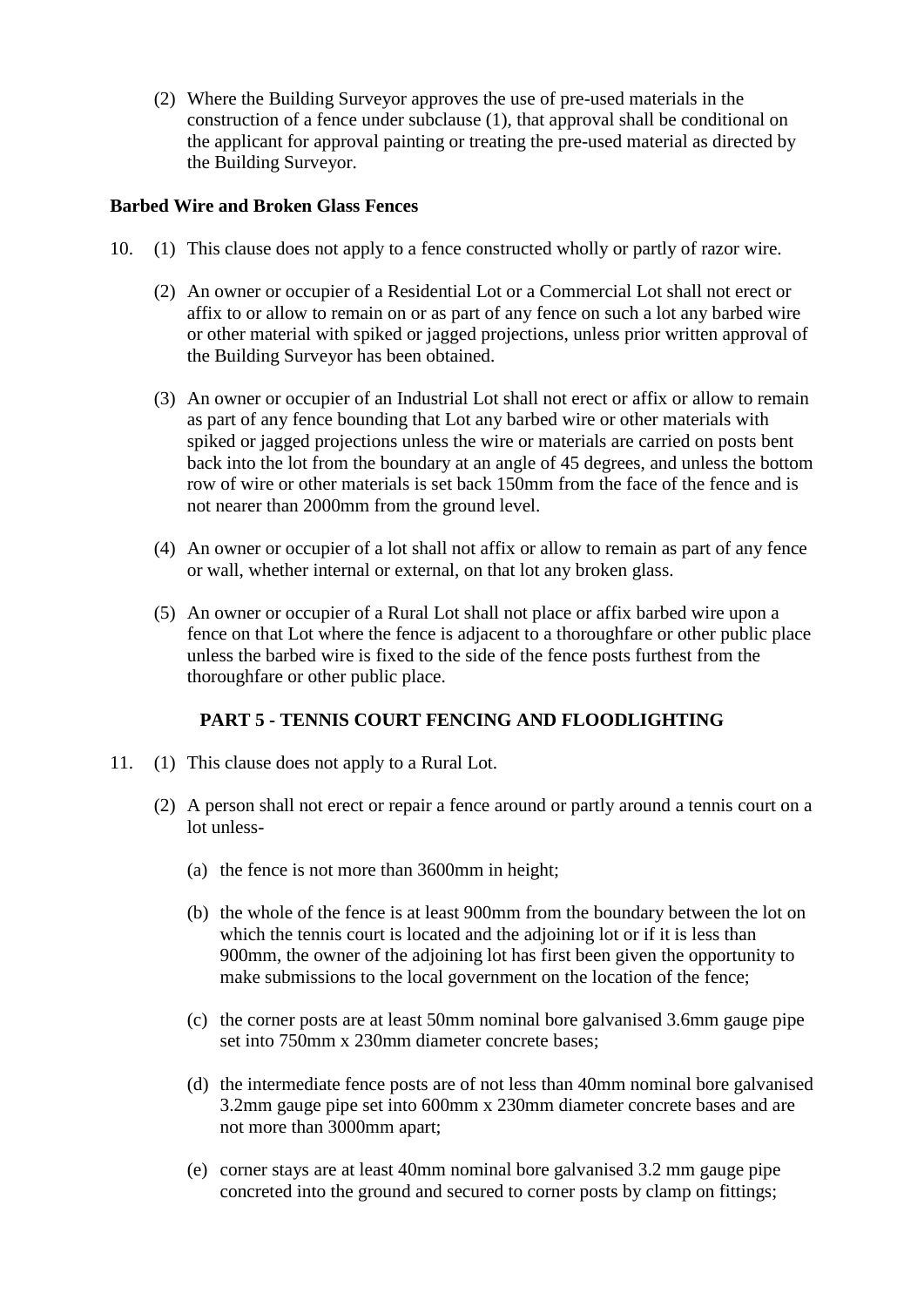- (f) the chain link fabric mesh is not more than 2600mm in height and is 50mm x 2.5mm poly-vinyl chloride coated or galvanised; and
- (g) the supporting cables are double twisted 3.15mm poly-vinyl chloride coated wire and are fixed 75mm from the top and bottom of mesh and 1530mm from the ground level.

### **Tennis Court Floodlighting**

- **12.** (1) This clause does not apply to a Rural Lot.
	- (2) In determining an application for a building licence or planning consent in respect of the erection or use of floodlights or other exterior lights for illumination of a tennis court on a lot the local government shall not approve the application unless-
		- (a) the owner of each adjoining lot is given the opportunity to make submissions;
		- (b) light fittings are not more than 3600mm above natural ground level;
		- (c) light fittings used are of a type mounted horizontally or of a type approved by the Building Surveyor;
		- (d) the level of light from the floodlights or external lights on any land more than 1000mm from the lot does not exceed 10 lumens; and
		- (e) where required by the Building Surveyor, written approval to the erection of the lights or other exterior lights has been obtained from the Commissioner of Main Roads.

### **PART 6 - ELECTRIFIED AND RAZOR WIRE FENCES**

#### **Requirement for a Licence**

- **13.** (1) An owner or occupier of a lot, other than a Rural Lot, shall not-
	- (a) have and use an electrified fence on that lot without first obtaining a licence under subclause (2); or
	- (b) have a fence constructed wholly or partly of razor wire on that lot without first obtaining a licence under subclause (3).
	- (2) A licence to have and use an electrified fence shall not be issued-
		- (a) in respect of a lot which is or which abuts a Residential Lot;
		- (b) unless the fence complies with AS/NZS3016:2002; and
		- (c) unless provision is made so as to enable the fence to be rendered inoperable during the hours of business operations, if any, on the lot where it is erected.
	- (3) A licence to have a fence constructed wholly or partly of razor wire shall not be issued-
		- (a) if the fence is within 3m of the boundary of the lot;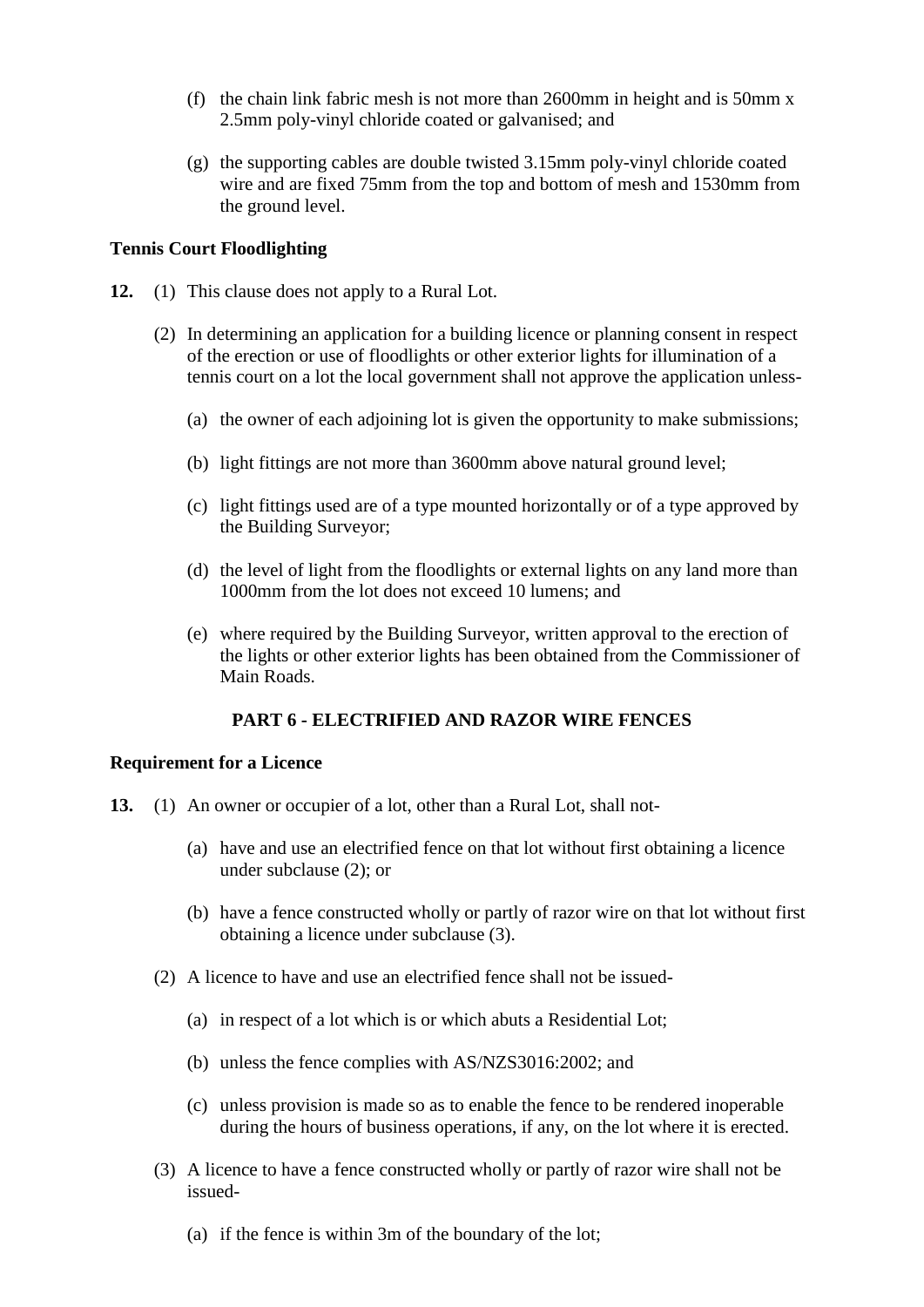- (b) where any razor wire used in the construction of the fence is less than 2000mm or more than 2400 mm above the ground level.
- (4) An application for a licence referred to in subclauses (2) or (3) shall be made by the owner of the lot on which the fence is or is to be erected, or by the occupier of the lot with the written consent of the owner.
- (5) An application for a licence referred to in subclauses (2) or (3) may be-
	- (a) approved by the local government;
	- (b) approved by the local government subject to such conditions as it thinks fit; or
	- (c) refused by the local government.

### **Transfer of a Licence**

- **14.** (1) The holder of a licence referred to in clause 14 may transfer that licence to another occupier or owner of the lot only with the written approval of the local government.
	- (2) The application for a transfer of a licence shall be-
		- (a) made by the proposed transferee;
		- (b) in the form determined from time to time by the local government;
		- (c) signed by the holder of the licence;
		- (d) accompanied by the fee determined by the local government from time to time; and
		- (e) accompanied by such other information as the local government may require to determine the application.
	- (3) The local government may-
		- (a) approve the application for a transfer of the licence;
		- (b) approve the application for a transfer of the licence subject to such conditions as it thinks fit; or
		- (c) refuse to approve the application for a transfer of the licence.

#### **Cancellation of a Licence**

- **15.** Subject to Division 1 Part 9 of the *Local Government Act 1995*, the local government may cancel a licence issued under this Part if-
	- (a) the fence no longer satisfies the requirements specified in clause  $14(2)$  or  $14(3)$  as the case may be; or
	- (b) the licence holder breaches any condition upon which the licence has been issued.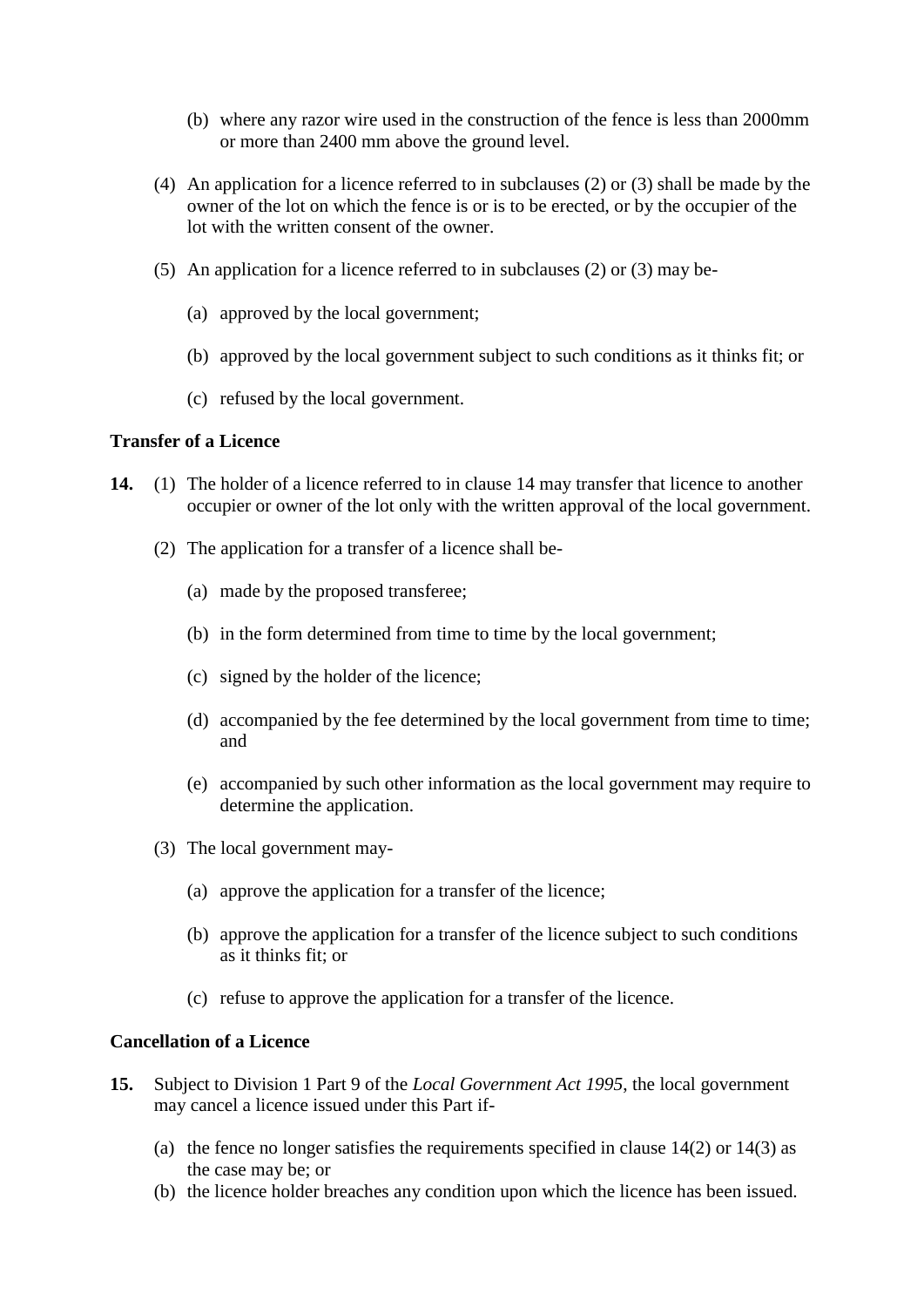### **PART 7 - NOTICES OF BREACH**

#### **Notices of Breach**

- **16.** (1) Where a breach of any provision of these Local Laws has occurred in relation to a fence on a lot, the local government may give a notice in writing to the owner or occupier of that lot ('notice of breach').
	- (2) A notice of breach shall-
		- (a) specify the provision of these Local Laws which has been breached;
		- (b) specify the particulars of the breach; and
		- (c) state that the owner or occupier of the lot is required to remedy the breach within 28 days from the giving of the notice.
	- (3) Should an owner of occupier fail to comply with a notice of breach, the local government may by its employees, agents or contractors enter upon the lot to which the notice relates and remedy the breach, and may recover the expenses of so doing from the owner or occupier of the lot, as the case may be, in a court of competent jurisdiction.

### **PART 8 - OFFENCES**

#### **Offences and Penalties**

- **17.** (1) An owner or occupier who fails to comply with a notice of breach commits an offence and is liable upon conviction to a maximum penalty of \$5,000 and, if the offence is a continuing office, a maximum daily penalty of \$500.
	- (2) A person who fails to comply with or who contravenes any provision of these Local Laws commits an offence and is liable to a maximum penalty of \$5,000 and, if the offence is a continuing offence, a maximum daily penalty of \$500.

#### **Modified Penalties**

- **18.** (1) An offence against any provision of these local laws is a prescribed offence for the purposes of section 9.16 (1) of the *Local Government Act 1995*.
	- (2) Unless otherwise specified, the amount of the modified penalty for an offence against any provision of these local laws is \$100.

### **Form of Notices**

- **19.** For the purposes of these local laws-
	- (a) the form of the infringement notice referred to in section 9.17 of the *Local Government Act 1995* is to be in or substantially in the form of Form 2 of Schedule 1 of the Local Government (Functions and General) Regulations 1996;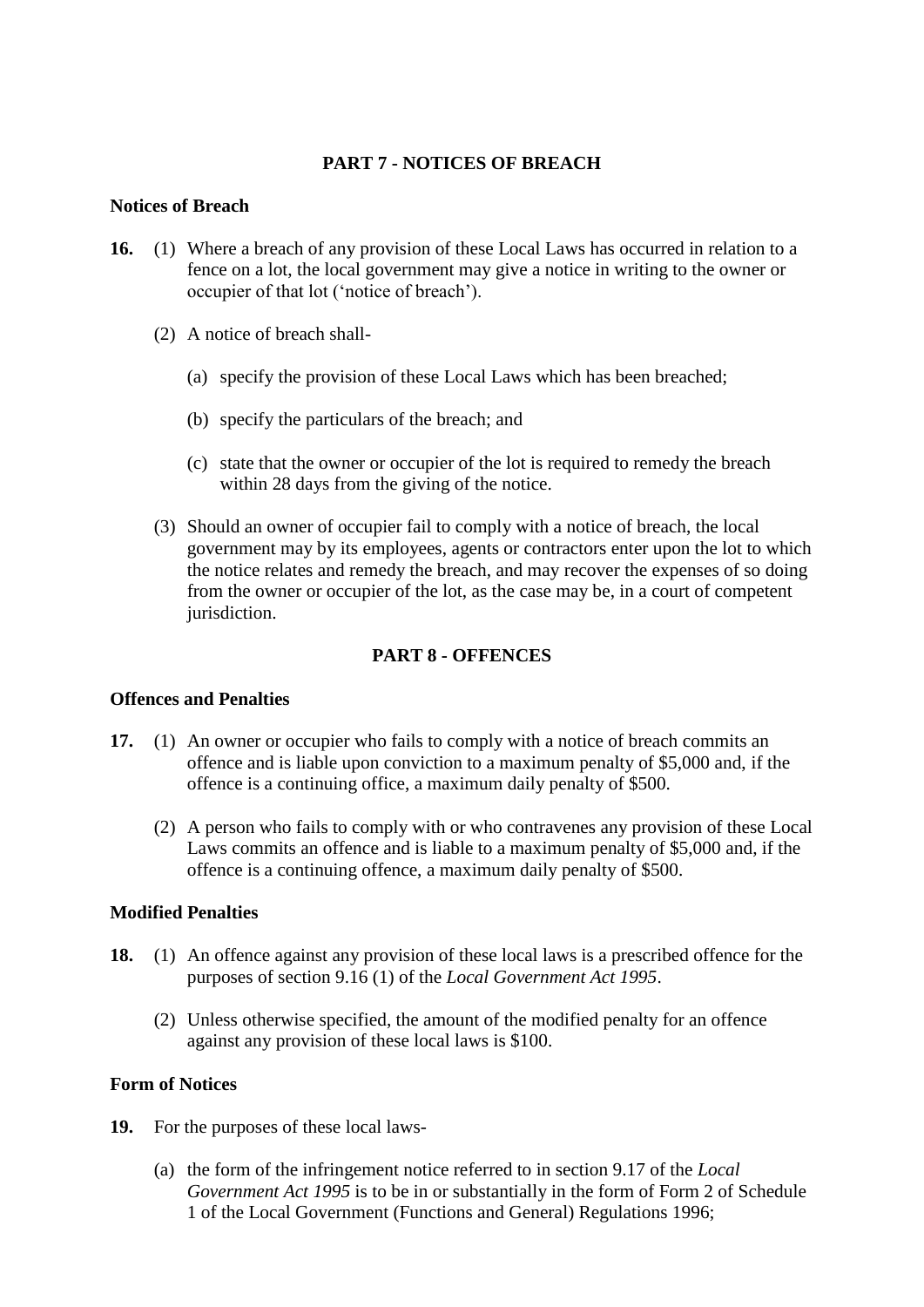(b) the form of the notice referred to in section 9.20 of the *Local Government Act 1995* is to be in or substantially in the form of Form 3 in Schedule 1 of the Local Government (Functions and General) Regulations 1996.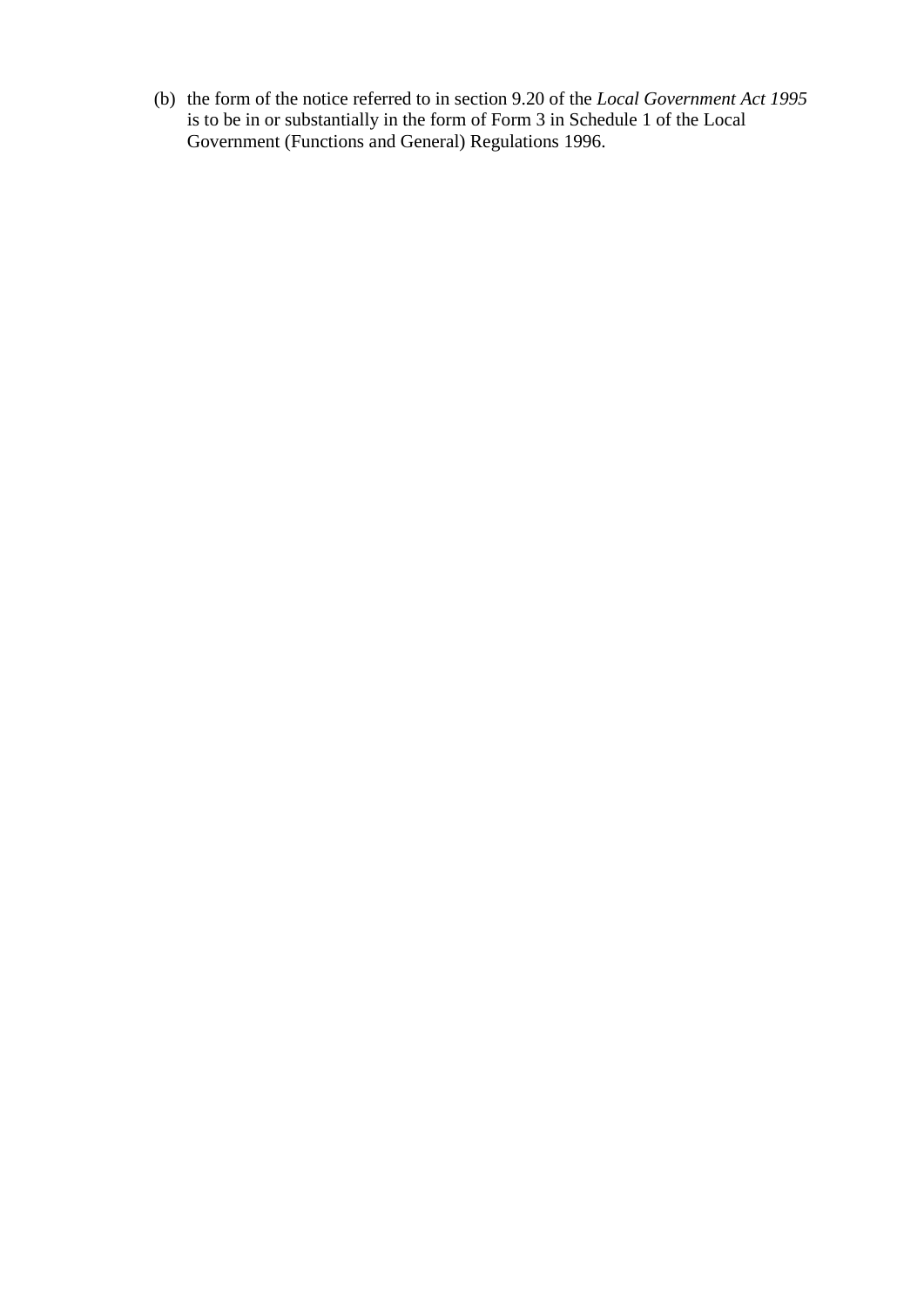### *First Schedule*

### **SPECIFICATIONS FOR A SUFFICIENT FENCE ON A RESIDENTIAL LOT**

Each of the following is a "sufficient fence" on a Residential Lot-

- A. A picket timber fence which satisfied the following specifications:
	- (a) corner posts to be 125mm x 125mm x 2400mm spaced at 2400mm centres;
	- (b) corner posts to be strutted two ways with 100mm x 50mm x 450mm sole plates and 75mm x 50mm struts;
	- (c) intermediate posts to be doubled yankee strutted with 150mm x 25mm x 450mm struts;
	- (d) all posts to have tops with a 60mm weather cut and to be sunk at least 600mm into the ground;
	- (e) rails to be 75mm x 50mm with each rail spanning two bays of fencing double railed or bolted to each post with joints staggered;
	- (f) the fence to be covered with 75mm x 20mm sawn pickets, 1800mm in height placed 75mm apart and doubled nailed to each rail; and
	- (g) the height of the fence to a minimum of 1800mm.
- B. A fence constructed of corrugated fibre reinforced pressed cement sheeting, but in any case shall have a minimum in-ground depth of 600mm;
	- (a) a minimum in-ground length of 25 per cent of the total length of the sheet, but in any case shall have a minimum in-ground depth of 600mm;
	- (b) the total height and depth of the fence to consist of a single continuous fibre reinforced cement sheet;
	- (c) the sheets to be lapped and capped with extruded "snap-fit" type capping in accordance with the manufacturers written instructions; and
	- (d) the height of the fence to be a minimum of 1800mm.
- C. A fence constructed of brick, stone or concrete, which satisfies the following specifications:
	- (a) footings of minimum 225mmm x 150mm concrete 15MPA ro 300mm x 175mm brick laid in cement mortar;
	- (b) fences to be offset a minimum of 200mm at maximum 3000mm centres or 225mm x 100mm engaged piers to be provided at maximum 3000mm centres;
	- (c) expansion joints in accordance with the manufacturer's written instructions; and
	- (d) the height of the fence to be a minimum of 1800mm.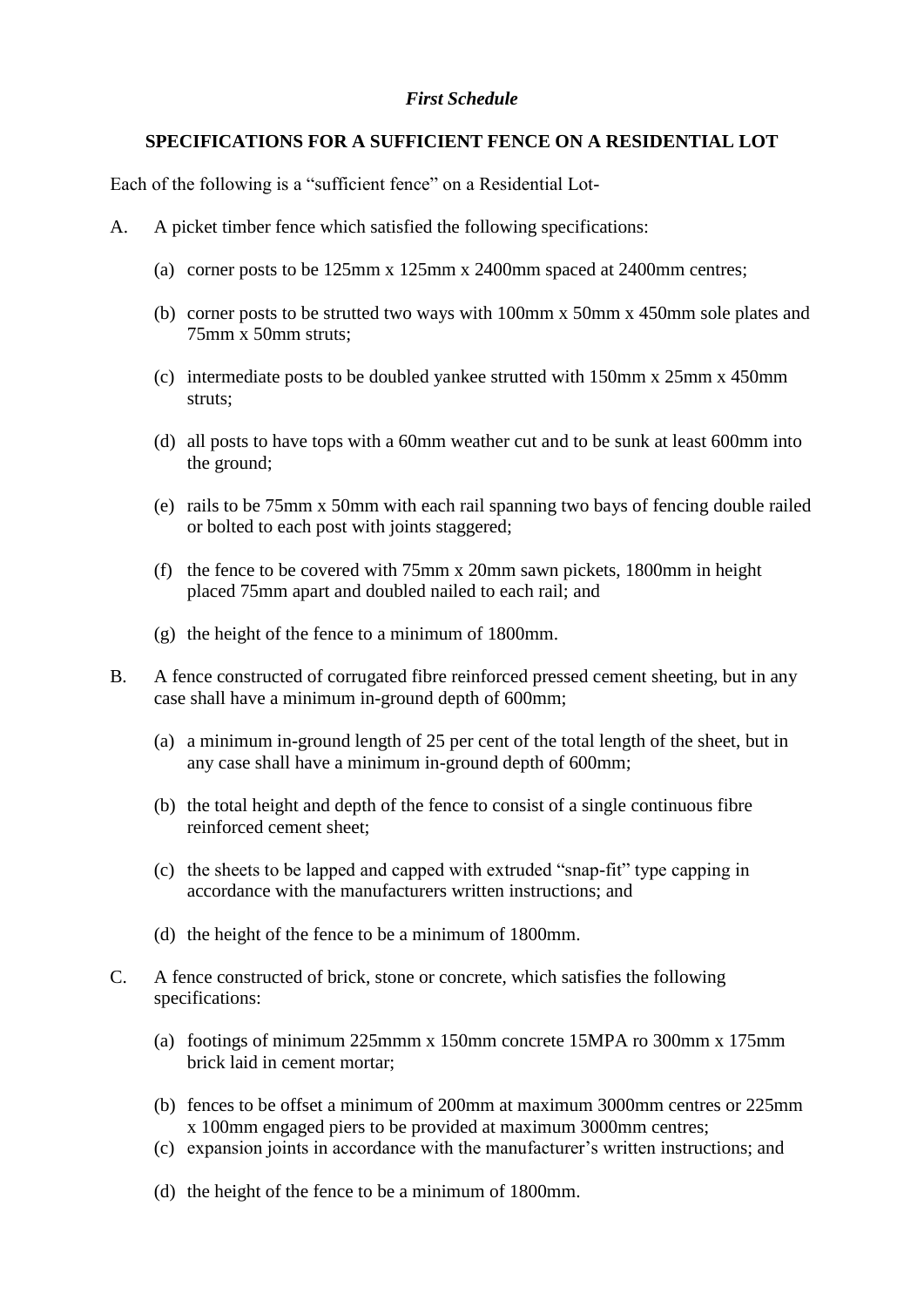- D. A composite fence which satisfies the following specifications for the brick construction-
- (1) (a) brick piers of minimum 230mm x 230mm at 1800mm centres bonded to a minimum height base wall of 514mm;
	- (b) each pier shall be reinforced with one R10 galvanised starting rod 1500mm high with a 250mm horizontal leg bedded into a 500mm x 200mm concrete footing and set 65mm above the base of the footing. The top of the footing shall be 1 course (85mm) below ground level;
	- (c) the minimum ultimate strength of brickwork shall by 20MPA. Mortar shall be a mix of 1 part cement, 1 part lime and 6 parts sand;
	- (d) the ground under the footings is to be compacted to 6 blows per 300mm and checked with a standard falling eight penetrometer; and
	- (e) control joints in brickwork shall be provided with double piers at a maximum of 6 metre centres; or
- (2) (a) brick piers of a minimum 230mm x 350mm x 2700mm centres bonded to the base wall; and
	- (b) each pier shall be reinforced with two R10 galvanised starting rods as previously specified.

*Second Schedule* Clause 4(2)(b)

### **SPECIFICATIONS FOR A SUFFICIENT FENCE ON A COMMERCIAL LOT AND AN INDUSTRIAL LOT**

Each of the following is a "sufficient fence" on a Commercial Lot and an Industrial Lot-

- A. A fence constructed of galvanised or PVC coated rail-less link mesh, chain mesh which satisfies the following specifications:
	- (a) corner posts to be a minimum 50mm normal bore x 3.5mm and with footings of a 225mm diameter x 900mm;
	- (b) intermediate posts to be minimum 37mm nominal bore x 3.15mm at maximum 3.5m centres and with footings of a 225mm diameter x 600mm;
	- (c) struts to be minimum 30mm nominal bore x 3.15mm fitted at each gate and two at each corner post;
	- (d) cables to be affixed to the top, centre and bottom of all posts and to consist of two or more 3.15mm wires twisted together;
	- (e) rail-less link, chain or steel mesh is to be a height of 2000mm on top of which are to be three strands of barbed wire carrying the fence to a height of 2400mm; and
	- (f) galvanised link mesh wire to be 2000mm in height and constructed of 50mm mesh 2.5mm galvanised iron wire and to be strained, neatly secured and aced to the posts and affixed to cables. Vehicle entry gates shall provide an opening of not less than 3.6m and shall be constructed of 25mm tubular framework with one horizontal and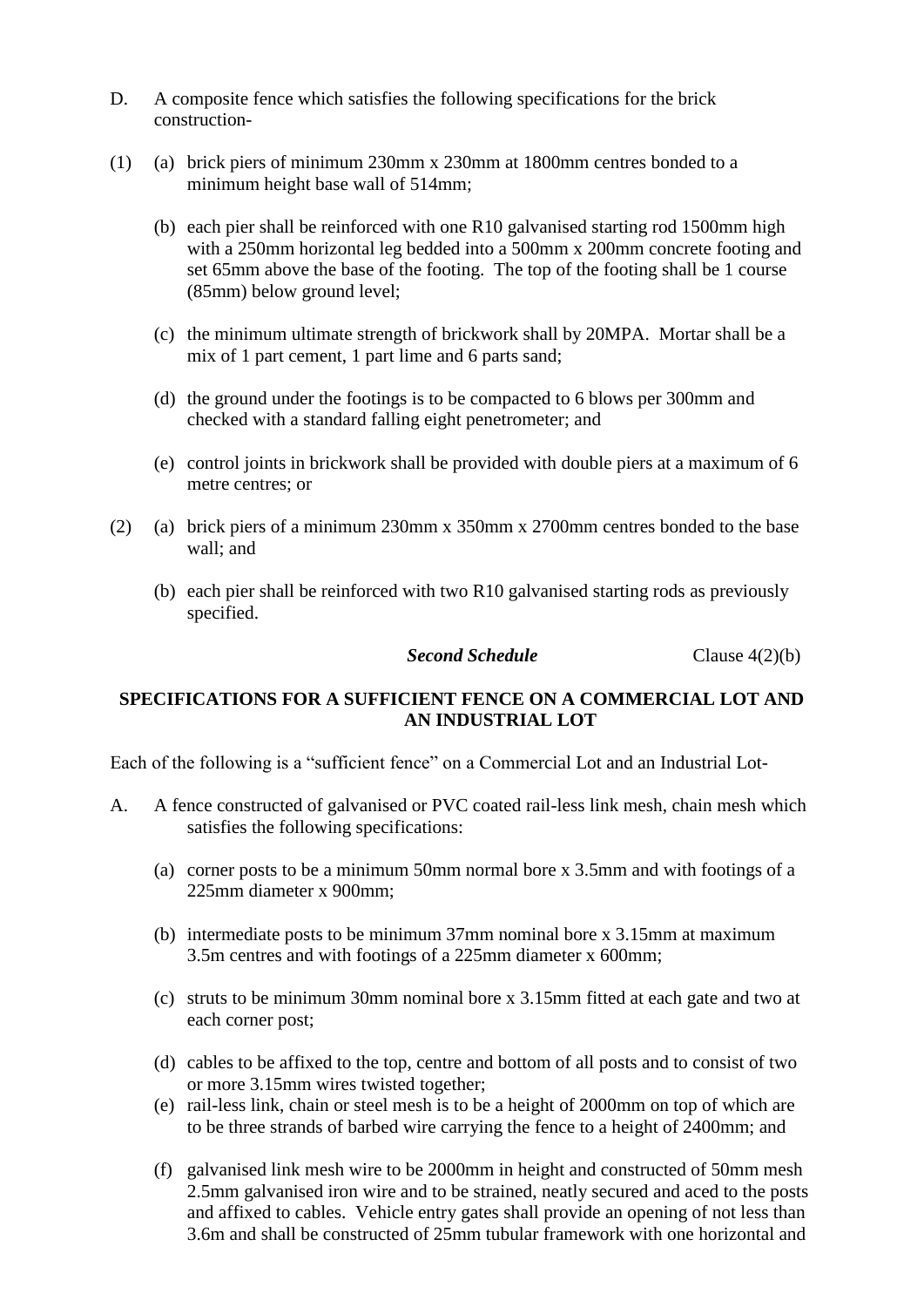one vertical stay constructed of 20mm piping and shall be covered with 50mm x 2.5mm galvanised link mesh strained to framework. Gates shall be fixed with a drop bolt and locking attachment.

- B. A fence of fibre reinforced cement sheet constructed to the minimum specifications referred to in Item B of the First Schedule.
- C. A fence constructed of painted or galvanised steel or aluminium sheeting provided that this is used behind the building line to maximum height of 2400mm when supported on posts and rails.
- D. Fences of timber, brick, stone or concrete constructed to the minimum specifications referred to in the First Schedule.

### **Third Schedule** Clause 4(2)(c)

### **SPECIFICATIONS FOR A SUFFICIENT FENCE ON A RURAL LOT**

A sufficient fence on a Rural Lot is a fence of posts and wire construction, the minimum specifications for which are-

- a) wire shall be high tensile wire and not less than 2.5mm. a minimum of five wires shall be used, these to be spaced equally and threaded through 12mm holes in posts to all fences;
- (b) posts shall be indigenous timber or other suitable material including timber impregnated with a termite and fungicidal preservative cut not less than 1800mm long x 100mm diameter at small end if round or 125mm x 60mm if split or sawn. Posts to be set minimum 600mm in the ground and 1200mm above the ground; and
- (c) strainer posts shall be not less than 2250mm long and 150mm diameter at the small end and shall be cut from indigenous timber or other suitable material. These shall be placed a minimum of 1000mm in the ground.

Dated this 26<sup>th</sup> day of October 1999.

The common seal of the Shire of Dalwallinu was affixed and in the presence of-R.T. ALLAN, JP President W.T. ATKINSON, Chief Executive Officer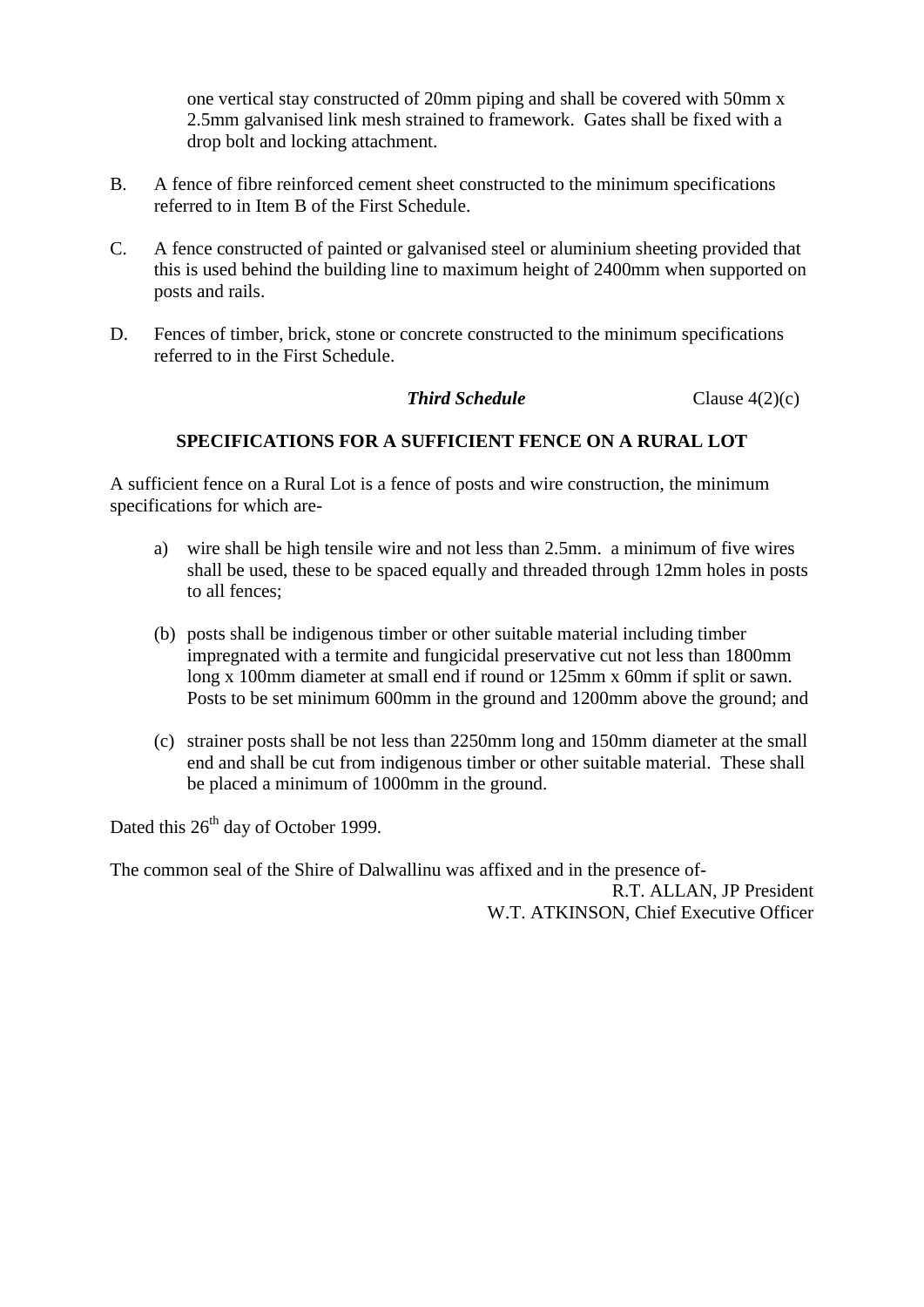#### **Form 1**

#### SHIRE OF DALWALLINU

### **LICENCE TO HAVE AND USE AN ELECTRIFIED FENCE IN ACCORDANCE WITH AS/NZS 3016:2002**

|            |           | This is to certify that <u>contained</u> that the contained a set of the contained a set of the contained and the contained a set of the contained and the contained a set of the contained and contained a set of the contained an |  |
|------------|-----------|-------------------------------------------------------------------------------------------------------------------------------------------------------------------------------------------------------------------------------------|--|
| of         |           |                                                                                                                                                                                                                                     |  |
|            |           | is licensed, subject to the conditions set out below, to have and use an electrified fence on                                                                                                                                       |  |
|            |           |                                                                                                                                                                                                                                     |  |
|            |           |                                                                                                                                                                                                                                     |  |
|            | (address) |                                                                                                                                                                                                                                     |  |
| from       |           | and until this licence is transferred or cancelled.                                                                                                                                                                                 |  |
| Dated this | day of    |                                                                                                                                                                                                                                     |  |

Chief Executive Officer Shire of Dalwallinu

This licence is issued upon and subject to the following conditions, namely that the holder of the licence shall:

Display the licence in a prominent position on the land or premises on which the electrified fence has been erected.

Upon request of a Building Surveyor produce to him or her the licence.

Within 14 days of a change in the ownership or occupation of the land or premises in respect of which the licence has been granted, notify the Chief Executive Officer in writing of the details of that change or those changes.

Obtain the written consent of the Local Government prior to the commencement of any alteration, addition or other work relating to or affecting the electrified fence. Comply with AS/NZS 3016:1994.

Following erection of the fence, lodge with Western Power a certificate of installation from a qualified electrician and company with any requirements of Western Power regarding the erection of the fence.

|                                | <b>Transfer by Endorsement</b>                   |    |  |
|--------------------------------|--------------------------------------------------|----|--|
| This licence is transferred to |                                                  |    |  |
|                                |                                                  |    |  |
| of                             |                                                  |    |  |
|                                | from and including the date of this endorsement. |    |  |
| Dated this                     | day of                                           | 19 |  |

Chief Executive Officer Shire of Dalwallinu